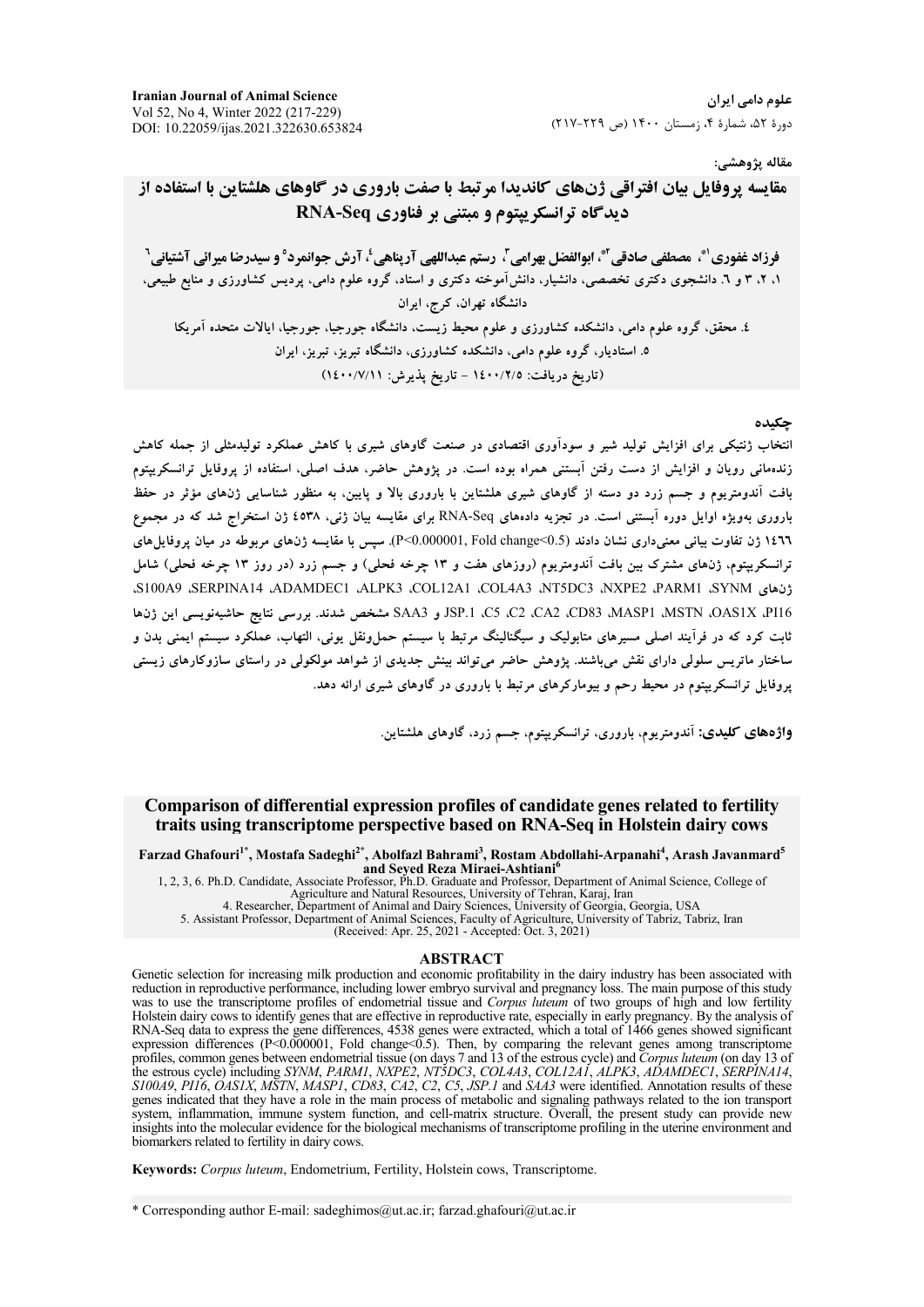به طور كلي، عملكرد توليدمثلي تحت تأثير سه عامل مهم باروری، رشد و تکامل رویانی و همچنین زندهمانی آن است. بروز اختلال و تضعیف عملکرد در هر کدام از موارد ذکرشده موجب از بین رفتن آبستنی و کاهش Rodriguez-Martinez et al., ) بازده تولیدمثلی میشود 2008). تداوم فرآيند آبستنى شامل يک برهمكنش پیچیده میان جنین، بافت آندومتریوم و جسم زرد ماده بافت (CL) است (Robinson et al., 2008). بافت آندومتريوم، غشاي مخاطي پوشاننده لومن رحم است كه از طريق ترشحات هيستوتروف، ميزان رشد جنين را تسريع مى بخشد (Forde et al., 2014) و در تنظيم چرخه فحلي، نيز نقش دارد. بافت آندومتريوم رحم در روز هفتم چرخه فحلی، فرآیند مهمی برای بازسازی رحم Spencer et ) در ابرعهده دارد ( Spencer et al., 2008). بلوغ جسم زرد و افزايش سريع غلظت پروژسترون در مدت زمان بسیار کوتاهی پس از تخمک گذاری از بقایای فولیکولار صورت می پذیرد. در توليدمثل پستانداران، وجود جسم زرد (CL) نقش مهمي را در چرخه تولیدمثل و فحلی بر عهده دارد Gecaj et) در واقع، جسم زرد به عنوان بافتی بسیار یویا،  $al$ . 2017) دارای رشد دورهای و عملکردی و همچنین نمونهای ایدهآل برای مطالعه فرآیندهای مختلف سلولی است که در آن تکثیر سلولی و آپوپتوز، فعالسازی سیستم ایمنی بدن، تنظیم پایین پروتئینهای عملکردی و ماتریس Davis et al., 2003; Sugino & ) سلولی رخ میدهد ( Cavis et al., 2003; Sugino & Okuda, 2007; Yoshioka et al., 2013). مطالعات مختلف حاکی از شواهدی است که تحلیل رویان قبل از لانه گزینی با عملکرد جسم زرد در ارتباط است .(Mondal & Prakash, 2002)

بسیاری از مطالعات پیشین، تغییرات رونویسی تنظیم شده در تخمدان، آندومتریوم و جسم زرد گاو را با Berisha et al., ) جزئيات قابل توجهي توصيف كردهاند .(2000; Neuvians et al., 2004; Sarkar et al., 2011 این در حالی است که همزمان مطالعات پویش کل ژنوم (GWAS) نیز برای صفات باروری در گاوهای شیری Sahana et al., 2010; ) هلشتاين انجام شده است Höglund et al., 2014). به عنوان مثال در گاو، نواحی ژنومی مرتبط با صفات باروری در کروموزومهای شماره

#### مقدمه

وضعیت باروری و بازده تولیدمثلی، به عنوان مهمترین فاکتور تأثیرگذار بر سودآوری در پرورش گاوهای شیری محسوب می شود (De Vries, 2006). در این راستا، برآوردهای اقتصادی انجام شده، نشان میدهد که میانگین ارزش وقوع آبستنی در گاوهای شیری ۲۷۸ دلار سودآوری و برعکس از دست دادن آن ۵۵۵ دلار ضرر مالي، به مديران فارم تحميل مي كند (Butler, 2003). جمع بندی مطالعات پیشین به روشنی نشان میدهد که گلههای گاوهای شیری امروزی به جهت تمرکز اهداف انتخاب بر روى توليد شير، از لحاظ ژنتيكى وضعيت Pritchard et al., ) باروری أفت معنیداری را دارند 2013). همچنین، مطالعات پیشین به دفعات وجود همبستگی منفی (۰/۴۰–۰/۳۵) بین تولید شیر و باروری , اگزارش کردهاند (VanRaden et al., 2004). مکانیسم اثر منفی پلیوتروپیک بین افزایش تولید شیر و به دنبال آن کاهش نرخ باروری در گاوهای شیری نیز در مطالعات Walsh et al., 2011; Kadri ) نیادی گزارش شده است et al., 2014). مطالعات گستردهای انجام شده در ایالات متحدہ نشان می دھد که طی سال های بین ۱۹۵۱ تا ۲۰۰۱ میزان آبستنی ۳۶ درصد أفت داشته است ( .Lucy 2001). در راستای همین مطالعات، میزان حذف حیوان از گله به دلایل تولیدمثلی ۲۶ درصد گزارش شده است (Walsh et al., 2011; Thatcher et al., 2010). بنابراين، شواهد علمی موجود نشان میدهد که انگیزههای مطالعاتی برای بهبود ژنتیکی باروری در گاوهای شیری بايد تقويت شود (Royal *et al.,* 2000).

در خصوص بهبود ژنتیکی باروری دو شناسه مهم وجود دارد: اول این صفت، طبیعت پلیژنیک دارد و جزء صفات کمی با تعداد ژنهای زیاد کوچک اثر دستهبندی می شود و دوم وراثت پذیری آن پایین است ( Berry et al., 2014) وسهم ژنهای افزایشی در آن قابل توجه نمي باشد؛ در نتيجه پاسخ به انتخاب اين صفات چشمگير نمي باشد (Bisinotto et al., 2014; Butler, 2014). لذا، تكنيكهاى مولكولى پيشرفته مانند انتخاب بهكمك نشانگرها و ویرایش ژن (Gene Editinig) می توانند با پردهبرداری از سیمای ژنوم و ترانسکریپتوم به بهبود ژنتیکی صفات تولیدمثلی کمک قابل توجهی داشته باشند.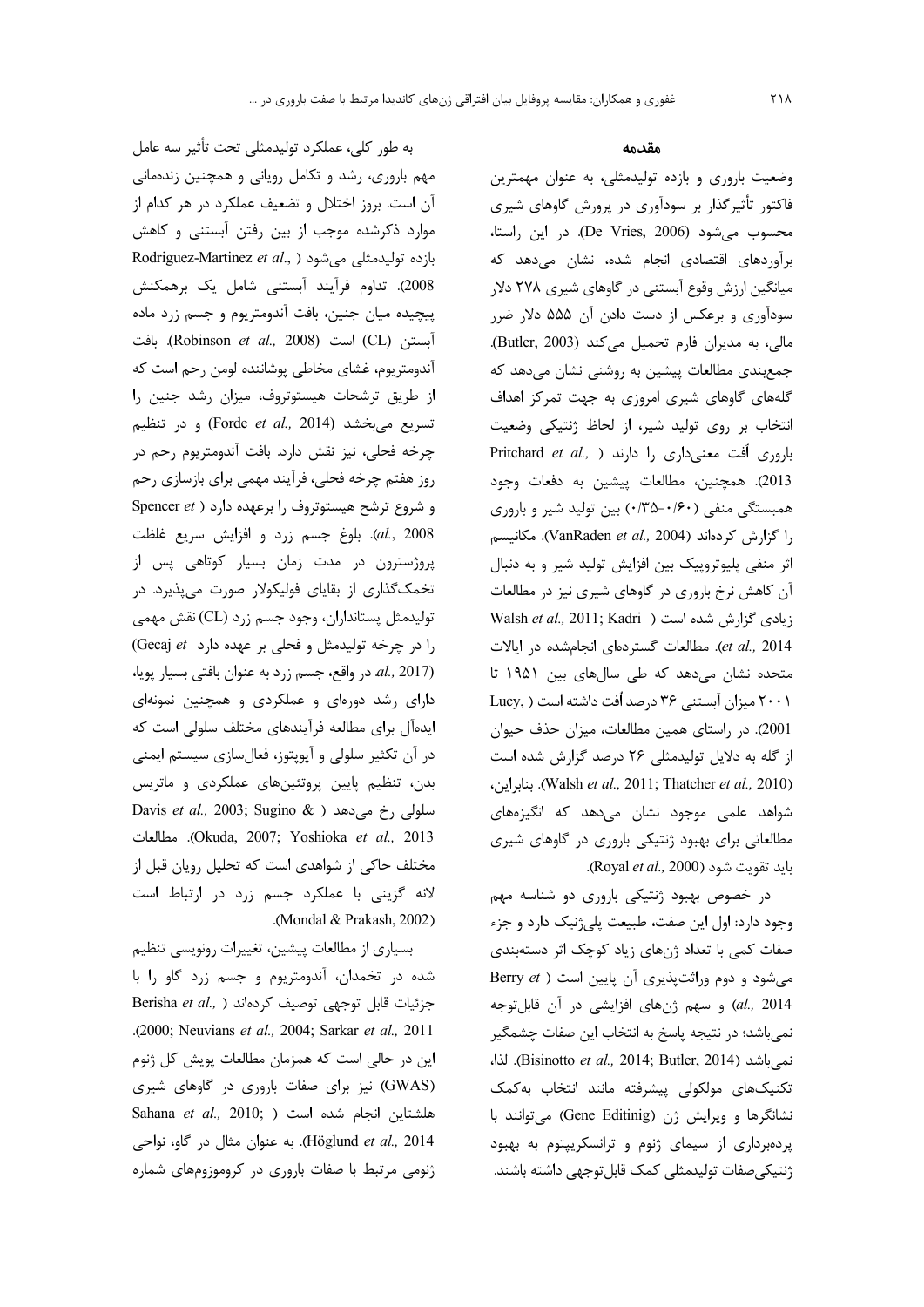یک، پنج، سیزده، شانزده و هجده گاوی شناسایی شده است (Khatkar et al., 2014). نتايج متنوعي با استفاده از مطالعات مرتبط با ژنومیکس و ترانسکریپتوم روی اندامهای مرتبط با باروری در گاو و بررسی جنبههای متابولیکی- سیگنالینگ و عملکردی مربوط به هر ژن در تولیدمثل گونههای دامی حاصل شده است ( Moore et al., 2016; Moran et al., 2017). بر پايهٔ بررسیهای پیشین مربوط به عملکرد تولیدمثلی و مسیرهای سیگنالینگ مرتبط با باروری و انتقال آن در گونههای آزمایشگاهی و نیز گاوهای شیری فرض شد که در دو دسته از گاوهای شیری با باروری بالا و باروری پایین، تفاوت بیانی مختلفی در ژنهای مرتبط با باروری در آندومتریوم و جسم زرد از خود نشان میدهند ( Moore .(et al., 2016; Moran et al., 2017

امروزه با کمک علم بیوانفورماتیک و سیستم بیولوژی می توان با کمک انواع دادهها (ژنومیک، پروتئومیک، ترانسکرییتومیکس و متابولومیکس) ژنهای کلیدی و سیستم سلولی مربوط به باروری را شناسایی کرد (Ghafouri et al., 2020). طي دهة اخير مطالعات گستردهای روی ژنهای مرتبط با باروری و میزان تأثیر Moore et al., 2016; Moran ) أنها صورت گرفته است et al., 2017; Gecaj et al., 2017; Bahrami et al., .(2017; Locatelli et al., 2019

تولید اقتصادی شیر در صنعت گاوهای شیری نیاز به عملکرد مناسب و بهبود نرخ باروری دارد و فاصله آبستنی خصوصیتی است که برای برآورد کارایی تولیدمثلی مورد Rodriguez-Martinez et al., ) استفاده قرار میگیرد 2008). بررسی دو بافت آندومتریوم و جسم زرد به ویژه میان دو گروه از گاوهای شیری با باروری بالا و گروه با باروري پايين مي تواند جهت مطالعات بيان ژن براي Robinson et al., ) شناسایی ژنهای متفاوت بیان شده ( 2010) و مطالعهٔ مسیرهای متابولیکی و سیگنالینگ برای تمرکز بر مناطق خاص ژنومی صورت گیر ( Cochran et Moran (این اساس, al., 2013; Raven et al., 2014 .et al (2017) در مطالعهای در نظر گرفته بودند زمانی که در یک گله، گاوها از نظر صفت تولید شیر از شایستگی ژنتیکی مشابهی برخوردار باشند، تعدادی از آنها می توانند شایستگی ژنتیکی بسیار خوبی برای باروری

(باروری بالا) و تعدادی نیز شایستگی ژنتیکی بسیار ضعیفی برای باروری (باروری پایین) داشته باشند. همچنین فرض شد که گاوهای شیری با باروری بالا در مقایسه با گاوهای شیری با باروری پایین تفاوت قابل تشخيصي در بيان ژن بافت آندومتريوم دارند. نتايج حاکی از آن است که در تجزیه و تحلیل عملکرد مبتنی بر شبکه برای بافت آندومتریوم، ۱۲۳ ژن در عملکردهای اکتین و اجزای اسکلت سلولی، سیستم ایمنی بدن و حمل و نقل يوني نقش دارند (Moran et al., 2017). در مطالعهای مشابه نیز نتایج حاصل، اشاره به سهم قابل توجه بافتهای آندومتریوم و جسم زرد در تفاوت فنوتیپی باروری و افزایش فهم نسبت به معماری ژنتیکی باروری در گاوهای شیری دارد (Moore et al., 2016).

مطالعات در دسترس پیرامون شناسایی ژنهای بالا و پایین دست دخیل در باروری گاوهای شیری به ویژه مقایسه دو بافت آندومتریوم در بازه زمانی متفاوت (هفت و ۱۳ روزگی چرخه فحلی) و جسم زرد در روز Moore et al., ) اچرخه فحلی بسیار محدود هستند 2016). لذا بررسي دو بافت آندومتريوم و جسم زرد به ویژه میان دو گروه از گاوهای شیری با باروری بالا و گروه با باروری پایین میتواند اهدافی آشکار و کاربردی جهت مطالعات بیان ژن برای تشخیص ژنهای متفاوت بیانشده (DEG) را فراهم کند (Robinson et al., 2010). تفاوت اين مطالعه با مطالعات پیشین انجام شده، استفاده از دادههای RNA-Seq مختص بافت آندومتريوم رحم در دو بازهٔ زمانی متفاوت (روزهای هفت و ۱۳ چرخه فحلی) و همچنین بافت جسم زرد تخمدان در روز ۱۳ چرخه فحلی برای شناسایی ژنهای مشترک با بیان افتراقی معنیدار در بازههای زمانی مختلف میان بافتهای متفاوت دخیل در عملکرد تولیدمثلی گاوهای هلشتاین است. همچنین سعی شده است با گزارش افزایش و یا کاهش بیان ژنهای شناسایی شده در دو بافت آندومتریوم و جسم زرد برای بازههای زمانی متفاوت و مقايسه آنها، نتايج مطالعات قبلي تكميل شود.

بنابراین، هدف اصلی از پژوهش حاضر، شناسایی ژنهای کاندیدا و مشترک با استفاده از تجزیه و تحلیل نمونههای مبتنی بر فناوری پیشرفته RNA-Seq مربوط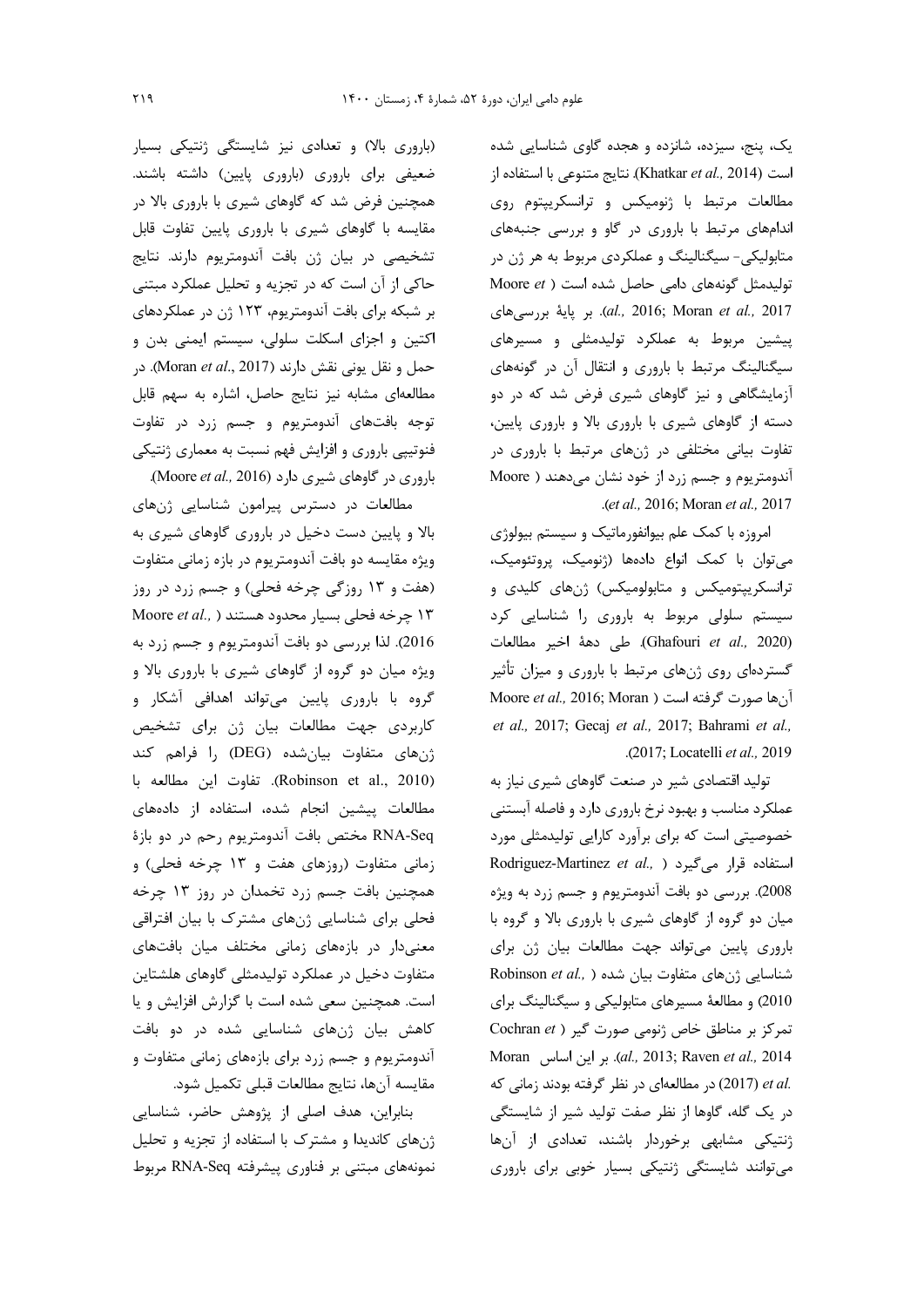به بافت آندومتریوم رحم در دو بازهٔ زمانی متفاوت (روزهای هفت و ١٣ چرخه فحلی) و همچنين بافت جسم زرد تخمدان در روز ۱۳ چرخه فحلی در دو گروه از گاوهای شیری با باروری بالا و باروری پایین، بررسی میزان بیان آنها به صورت افزایش و یا کاهش بیان معنیدار در گروه با باروری بالا نسبت به گروه با باروری پایین و همچنین در مرحله بعدی شناسایی مسیرهای متابوليکي و سيگنالينگ مرتبط با آنها است.

#### مواد و روشها

در پژوهش حاضر، به منظور شناسایی ژنهای کلیدی با تفاوت بیانی و درک بیشتر و بهتر فرآیندهای زیستی مرتبط با عملکرد تولیدمثلی در گاوهای شیری هلشتاین به خصوص در بافتهای آندومتریوم در دو بازه زمانی متفاوت (روزهای هفت و ۱۳ چرخه فحلی) و جسم زرد از ادغام دو مجموعه دادههای مطالعه مستقل استفاده گردید. جهت انجام تجزیه و تحلیل دو مجموعه داده و شناسایی ژنهای کاندیدای مؤثر در باروری دو گروه از گاوهای شیردهی با باروری بالا و باروری پایین از ابزارهای محاسباتی و نرمافزارهای مختلف که در زیر ارائه شده است، استفاده شد.

## منشأ دادههای خام جمع آوری شده

در گام اول، با توجه به هدف و فرضیات تعیین شده پیشین و بافتهای مورد نظر، با جستجو در دو پایگاه داده ژنومی GEO (www.ncbi.nlm.nih.gov/geo) و <u>(www.ebi.ac.uk/arrayexpress</u>) Array Express) برای  $B$ بافت آندومتریوم و جسم زرد در گونه بوس تاروس ( taurus) دو مجموعه کد دسترسی گردآوری شد. کدهای دسترسی GEO و اطلاعات مربوط به مجموعه دادههای RNA-Seq به شرح جدول ۱ هستند.

تجزیه و تحلیل بیوانفورماتیکی پیشپردازش دادهها پس از اطمینان از انتخاب مناسبترین دادههای خام با حداقل واریانس در شرایط محیطی حاکم، تجزیه و تحلیل و محاسبات بیوانفورماتیکی به شرح و جزئیات ذیل برای پیش پردازش دادههای خام صورت گرفت.

در گام اول، جهت کنترل کیفیت دادهها از دو نرمافزار معروف Andrews, 2010) FastQC) نسخه ۷۲. و Blankenberg et al., 2010) FastQ Groomer) نسخه ۱٬۱٫۵ برای تبدیل فرمت Fastq شرکت ایلومینا به فرمت Fastq سازگار با توالی سانگر استفاده شد تا بتوان در نرمافزارهایی که در ادامه مورد استفاده می گیرند (مانند Mapping)، مشكلي پيشرو نباشد. سپس، براساس نتايج کنترل کیفیت دادههای خام و تبدیل فرمت فایلها، با Bolger et al., ) Trimmomatic (ز نرمافزار Bolger et al., ) 2014) نسخه ٣٨,٠. ويرايش خوانشها شامل حذف آداپتورها و خوانشهای بی کیفیت انجام شد. در ادامه با استفاده از نرمافزار (Kim et al., 2013) TopHat2) نسخه ۲٬۱٫۱ نقشه یابی قطعههای خوانش شده روی ژنوم مرجع كونه بوس تاروس (Bos Taurus) انجام شد. همچنين در پایان برای ارزیابی میزان تفاوت در بیان ژنها از نرمافزار نسخه (Sherman & Lempicki, 2010) CuffDiff ۲٫۲٫۱٫۶ استفاده گردید.

## آنتولوژي ژنھا

در این مرحله، برای جمعآوری اطلاعات انتولوژی g: Profilr (بایگاه دادههای مختلفی همچون g: Profilr **DAVID** .(https://biit.cs.ut.ee/gprofiler/gost) GeneCards  $(Hung)$  $et$  $al.,$  $2009$ **STRING**  $\ddot{a}$ (https://www.genecards.org/) (https://string-db.org) استفاده شد.

جدول ١. جزئيات اطلاعات مربوط به كدهاى دسترسى GEO براى مجموعه دادههاى RNA-Seq

| Table 1. Details of Information on GEO access codes for the RNA-Seq data sets |           |          |                                   |            |                            |                                          |                    |  |
|-------------------------------------------------------------------------------|-----------|----------|-----------------------------------|------------|----------------------------|------------------------------------------|--------------------|--|
| No.                                                                           | Data Type | GSE      | Platforms                         | Read Count | Tissue                     | No. Sample(s)                            | Contributor(s)     |  |
|                                                                               | RNA-Sea   | GSE52438 | GPL15750                          | 41508749   | Endometrium                |                                          | Moran et al., 2017 |  |
|                                                                               |           |          | (Illumina Genome Analyzer IIx)    |            | (Day 7 of Oestrous Cycle)  | (HF <sup>1</sup> :7, LF <sup>2</sup> :7) |                    |  |
|                                                                               |           |          |                                   |            | Endometrium                |                                          |                    |  |
|                                                                               | RNA-Sea   | GSE74076 | GPL15749<br>(Illumina HiSeq 2000) | 19268010   | (Day 13 of Oestrous Cycle) | (HF: 8, LF: 6)                           | Moore et al., 2016 |  |
|                                                                               |           |          |                                   |            | Corpus luteum (CL)         | (HF:7, LF: 5)                            |                    |  |
|                                                                               |           |          |                                   |            |                            |                                          |                    |  |
| 1. HF: High Fertility                                                         |           |          |                                   |            |                            | ۰۱. باروری بالا                          |                    |  |
|                                                                               |           |          |                                   |            |                            |                                          |                    |  |

2. LF: Low Fertility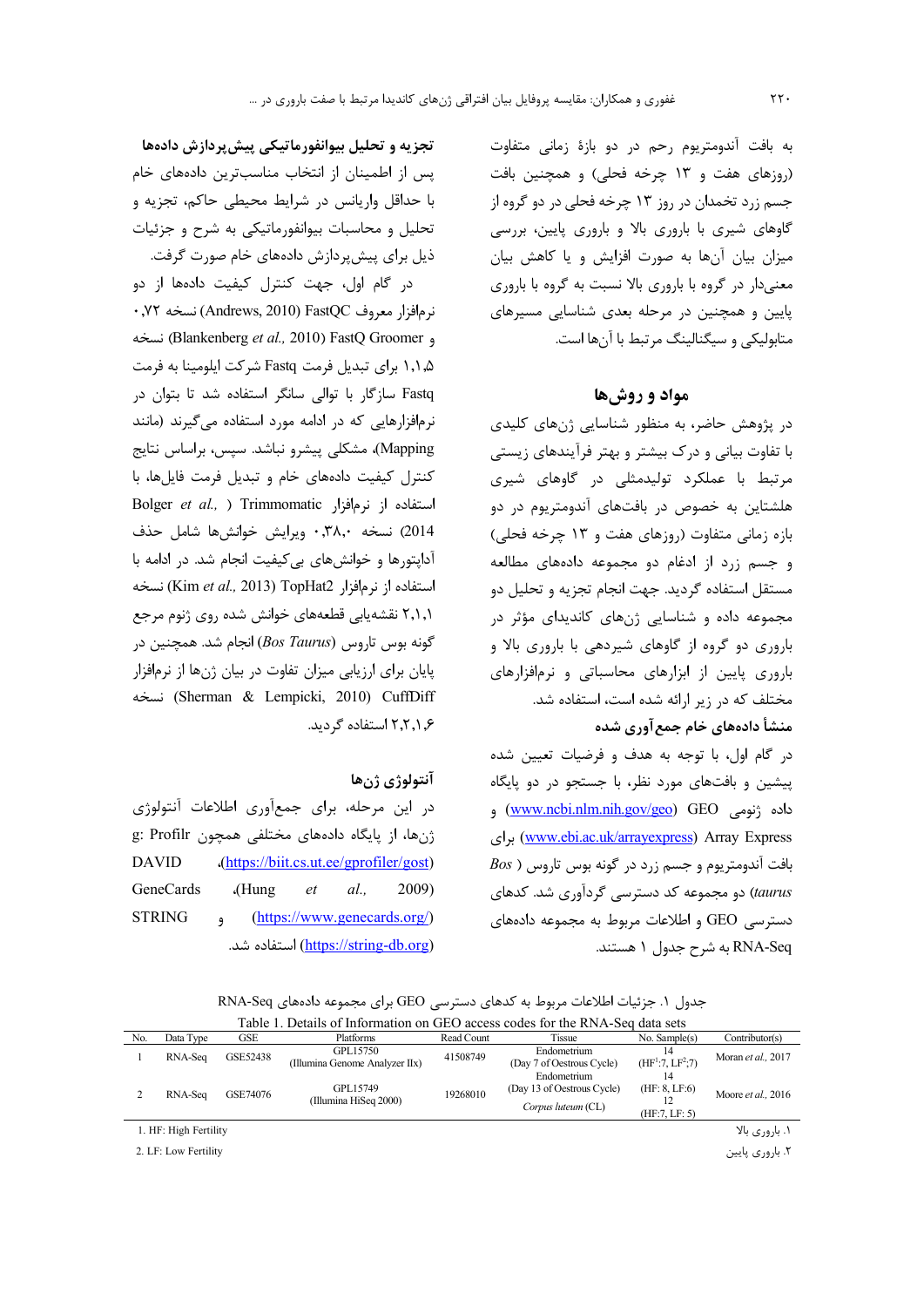استخراج فهرست ژنی مشترک در این بخش، با تجزیه جداگانه دادههای RNA-Seq مربوط به هر کدام از بافتها تعداد ژنهایی که تفاوت معنی دار داشتند، شناسایی شد. در گام نخست، تجزیهٔ مجموعه دادههای هر کدام از بافتهای آندومتریوم (در روزهای هفت و ۱۳ چرخه فحلی به صورت جداگانه) و جسم زرد (در روز ۱۳ چرخه فحلی) انجام شد و ژنهایی که در بیان تفاوت معنیدار نشان دادند (P<0.000001) و نيز ميزان بيان آنها در مجموعههای داده از خود افزایش یا کاهش بیان نشان داده بودند، استخراج شدند. در نهایت سه مجموعه ژنی شامل ژنهای مشترک میان آندومتریوم در روز هفتم چرخه فحلی و جسم زرد در روز ۱۳ چرخه فحلی، آندومتریوم و جسم زرد هر دو در روز ۱۳ چرخه فحلی، و همچنین آندومتریوم در روزهای هفت و ۱۳ چرخه فحلی و جسم زرد در روز ۱۳ چرخه فحلی شناسایی شد.

#### نتايج و بحث

## تجزیه دادههای RNA-Seq

با استفاده از پردازش پروفایل بیانی آندومتریوم رحمی در دو بازهٔ هفت و ۱۳ روزگی چرخه فحلی و همچنین جسم زرد در روز ۱۳ چرخه فحلی در گاوهای شیرده، در مجموع ۴۵۳۸ ژن معنیدار شناسایی شد و در نهایت پس از در نظر گرفتن حد آستانه تغییر بیان (P<0.000001, Fold change <0.5) در کدهای دسترسی GSE52438 (Moran et al., 2017) GSE52438 آندومتریوم در روز هفتم چرخه فحلی- و GSE74076 (Moore et al., 2016) -بافت آندومتريوم و جسم زرد در روز ۱۳ چرخه فحلی- به ترتیب تعداد ۴۸، ۳۱ و ۱۳۸۷ ژن شناسایی گردید. در کل تعداد ۱۴۶۶ ژن به عنوان ژنهای دارای بیان متفاوت حاصل از تجزیه دادههای RNA-Seq انتخاب شدند. با مقایسه سه فهرست ژنی اشاره شده، ژنهایی که در میان بافتهای متفاوت مشترک بودند، مشخص و به عنوان فهرستهای ژنی مشترک در نظر گرفته شدند (جدولهای ۲-۴).

با توجه به اینکه، روز هفت چرخه فحلی در

گاوهای شیری مرحلهای مهم برای بازسازی رحم و شروع ترشح هیستوتروف است، نمونهبرداری از بافت آندومتریوم روز هفت چرخه فحلی انجام و در نهایت با تجزیه دادههای RNA-Seq، تفاوت بیان ژنی قابل توجهی از ۴۰۳ ژن میان گاوهای شیری با باروری بالا و باروری پایین شناسایی شد. از جمله ژنهایی که مهم تلقى مى شوند مى توان به C5 .COL4A3 SAA3، TPM1 ،MASP1 و MHC اشاره كرد كه نقش قابل توجهی در باروری گاوهای شیری دارند. پس از آنتولوژی ژنهای کلیدی و هاب در شبکه، مشخص شد که از نظر فیزیولوژیکی در عملکرد ایمنی بدن، اکتین و اجزای اسکلت سلولی دارای نقش میباشند (Moran et al., 2017).

با مقایسه سه مجموعه ژنی مربوط به دادههای RNA-Seq بافت آندومتريوم در روز هفت چرخه فحلی، بافتهای آندومتریوم و جسم زرد در روز ١٣ چرخه فحلی، ژنهای مشترک در میان بافتهای مختلف با هم شناسایی شدند (شکل ۱، جدولهای ۴-۲). در نتایج حاصل از این مطالعه، با مقایسه دو لیست ژنی مربوط به دو بافت آندومتریوم و جسم زرد به ترتیب در روزهای هفت و ۱۳ چرخه فحلی در گاوهای شیری، هشت ژن به صورت مشترک شناسایی شد (جدول ۲).



شكل ١. نمودار ون بيان افتراقي ژنها در ميان بافت آندومتریوم در دو روز هفت و ۱۳ چرخه فحلی و بافت جسم زرد در روز ۱۳ چرخه فحلی در گاوهای شیری

Figure 1. The Venn diagram of differential expression genes among endometrial tissue on days 7 and 13 of the estrous cycle and Corpus luteum on day 13 of the estrous cycle in dairy cows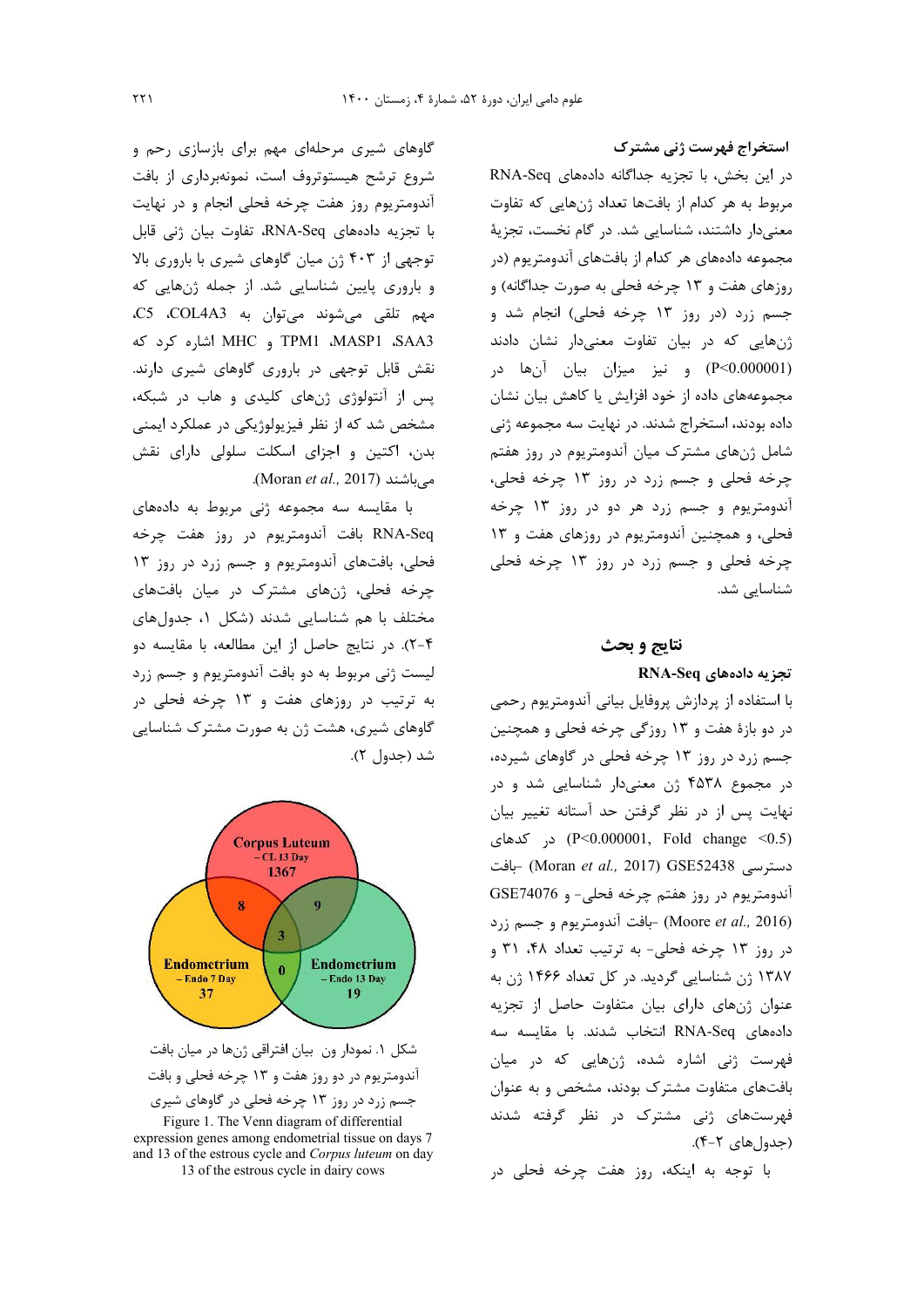جدول ۲. مشخصات ژنهای مشترک بین لیست ژنی مربوط به دو بافت آندومتریوم و جسم زرد به ترتیب در روزهای هفت و ۱۳

| Tissue | Gene              | --- <i>--</i> -<br>Annotation                                        | Chromosome | $Log2$ (FC) | Down/Up<br>Regulation<br>(logFC) | p value  | q value |
|--------|-------------------|----------------------------------------------------------------------|------------|-------------|----------------------------------|----------|---------|
| Endo7  | <b>SYNM</b>       | Synemin, intermediate filament protein                               | 21         | $-0.8912$   | Down                             | 5.00E-05 | 0.0176  |
| CL13   | <b>SYNM</b>       | Synemin, intermediate filament protein                               | 21         | 1.0562      | Up                               | 0.00035  | 0.0061  |
| Endo7  | PARM1             | Bos taurus prostate androgen-regulated<br>mucin-like protein 1       | 6          | $-0.7740$   | Down                             | 5.00E-05 | 0.0176  |
| CL13   | PARM1             | Bos taurus prostate androgen-regulated<br>mucin-like protein 1       | 6          | 0.9592      | Up                               | 0.0004   | 0.0067  |
| Endo7  | NXPE2             | Neurexophilin and PC-esterase domain<br>family, member 2             | 15         | 3.0231      | Up                               | 5.00E-05 | 0.0176  |
| CL13   | NXPE <sub>2</sub> | Neurexophilin and PC-esterase domain<br>family, member 2             | 15         | 4.2796      | Up                               | 0.0001   | 0.0022  |
| Endo7  | NT5DC3            | 5'-nucleotidase domain containing 3                                  | 5          | $-1.4843$   | Down                             | 0.0001   | 0.0317  |
| CL13   | NT5DC3            | 5'-nucleotidase domain containing 3                                  |            | $-0.9580$   | Down                             | 0.0004   | 0.0067  |
| Endo7  | COL4A3            | Collagen alpha-3(IV) chain                                           |            | $-1.1041$   | Down                             | 5.00E-05 | 0.0176  |
| CL13   | COL4A3            | Collagen alpha-3(IV) chain                                           |            | $-1.4816$   | Down                             | 5.00E-05 | 0.0012  |
| Endo7  | COL12A1           | Collagen alpha-1(XII) chain                                          | 9          | $-0.9184$   | Down                             | 0.00015  | 0.0433  |
| CL13   | COL12A1           | Collagen alpha-1(XII) chain                                          |            | 0.7023      | Up                               | 0.0001   | 0.0022  |
| Endo7  | ALPK3             | Alpha-Protein Kinase 3                                               | 21         | $-0.8557$   | Down                             | 5.00E-05 | 0.0176  |
| CL13   | ALPK3             | Alpha-Protein Kinase 3                                               | 21         | $-0.9628$   | Down                             | 5.00E-05 | 0.0012  |
| Endo7  | <b>ADAMDEC</b>    | A Disintegrin and Metalloproteinase<br>Domain-Like Protein Decysin-1 | 8          | 0.9665      | Up                               | 5.00E-05 | 0.0176  |
| CL13   | <b>ADAMDEC</b>    | A Disintegrin and Metalloproteinase<br>Domain-Like Protein Decysin-1 | 8          | 1.2788      | Up                               | 5.00E-05 | 0.0012  |

چرخه فحلی، در گاوهای شیری با باروری بالا در مقایسه با گروه باروری پایین Table 2. Characteristics of common genes between the gene list of endometrium and *Corpus luteum* tissues on days 7 and 13 of the estrous cycle, respectively, in high-fertility dairy cows compared to low-fertility dairy cows

> نتايج نشان داد كه ميزان بيان ژن NXPE2 و ADAMDEC1 در گاوهای شیری با باروری بالا نسبت به گروه با باروری پایین در هر دو بافت آندومتریوم و جسم زرد بهترتیب در روزهای هفت و ۱۳ چرخه فحلی افزایش پیدا کرده است (جدول ۲). همچنین در گاوها ژن NXPE2 در کروموزوم ۱۵ قرار دارد و در این مطالعه به عنوان ژن كانديدا مرتبط با باروري شناخته شده است. عملكرد اين ژن هنوز هم ناشناخته باقي مانده است. اين در حالی است که آنها پروتئینهای ترشح شدهای هستند که شباهت خود را با اعضای خانواده پروتئینهای نو, كسوفيلين (Neurexophilin) نشان مى دهند و مکانیسمهای اساسی این ژن نیاز به توضیح و مطالعه ADAMDEC1 .(Yassin *et al.,* 2018) بيشتر دارد A Disintegrin and Metalloproteinase Domain-) Like Protein Decysin-1) يک ژن مهم متعلق به خانواده متالویروتئازها است که نقش مهمی در یاسخ ایمنی ایفا می کند. همچنین علاوه بر بیان در ماکروفاژها و سلول های دندریتیک، در اوایل آبستنی گونه موش (Baran et al., 2003) و در طویل شدگی، ترشح مایع مجرای رحمی و زندهمانی رویان در گاوهای شیری به عنوان ژن کلیدی شناخته م<sub>ی</sub>شود ( ,Zonuzagh *et al* ( . 2020

ميزان بيان سه ژن NT5DC3 و

ALPK3 در گاوهای شیری با باروری بالا نسبت به گروه با باروري پايين در هر دو بافت آندومتريوم و جسم زرد به ترتیب در روزهای هفت و ۱۳ چرخه فحلی کاهش پیدا 5'-Nucleotidase ) NT5DC3 .(٢ جدول ٢). Domain Containing 3) یک ژن کدکننده پروتئین در کروموزوم پنج گاوهای شیری است که آنتولوژی آن شامل فعالیت هیدرولاز و فعالیت ۵'-نوکلئوتیداز است و پارالوگ مهم اين ژن NT5DC2 مىباشد Collagen ) COL4A3 .(https://www.genecards.org) Type IV Alpha 3 Chain) ژن کدکننده پروتئین در کروموزوم دو گاوهای شیری است که مسیرهای مربوط به اينتگرين (Integrin) و اصلاح زنجيره كلاژن را كد مي كند و آنتولوژي آن شامل فعاليت مولكول ساختاري و جزء اصلے, ساختار ماتریس خارج سلولی است  $\text{IV}$  كلاژن نوع (https://www.genecards.org) اصلي ترين جزء ساختاري غشاي پايه و يک پروتئين چند بخشی است که از سه زیر واحد آلفا تشکیل شده است. مولکولهای کلاژن نوع IV به یکدیگر متصل میشوند و شبکههای پیچیده پروتئین را تشکیل میدهند. این شبکهها بخش بزرگی از غشاهای پایه را تشکیل میدهند که ساختارهایی نازک مانند هستند و سلولها را در بسیاری از بافتها جدا و پشتیبانی می *کنند ( Pescucci et* 
. a\$ (Alpha Kinase 3) ALPK3 ( . *al.,* 2004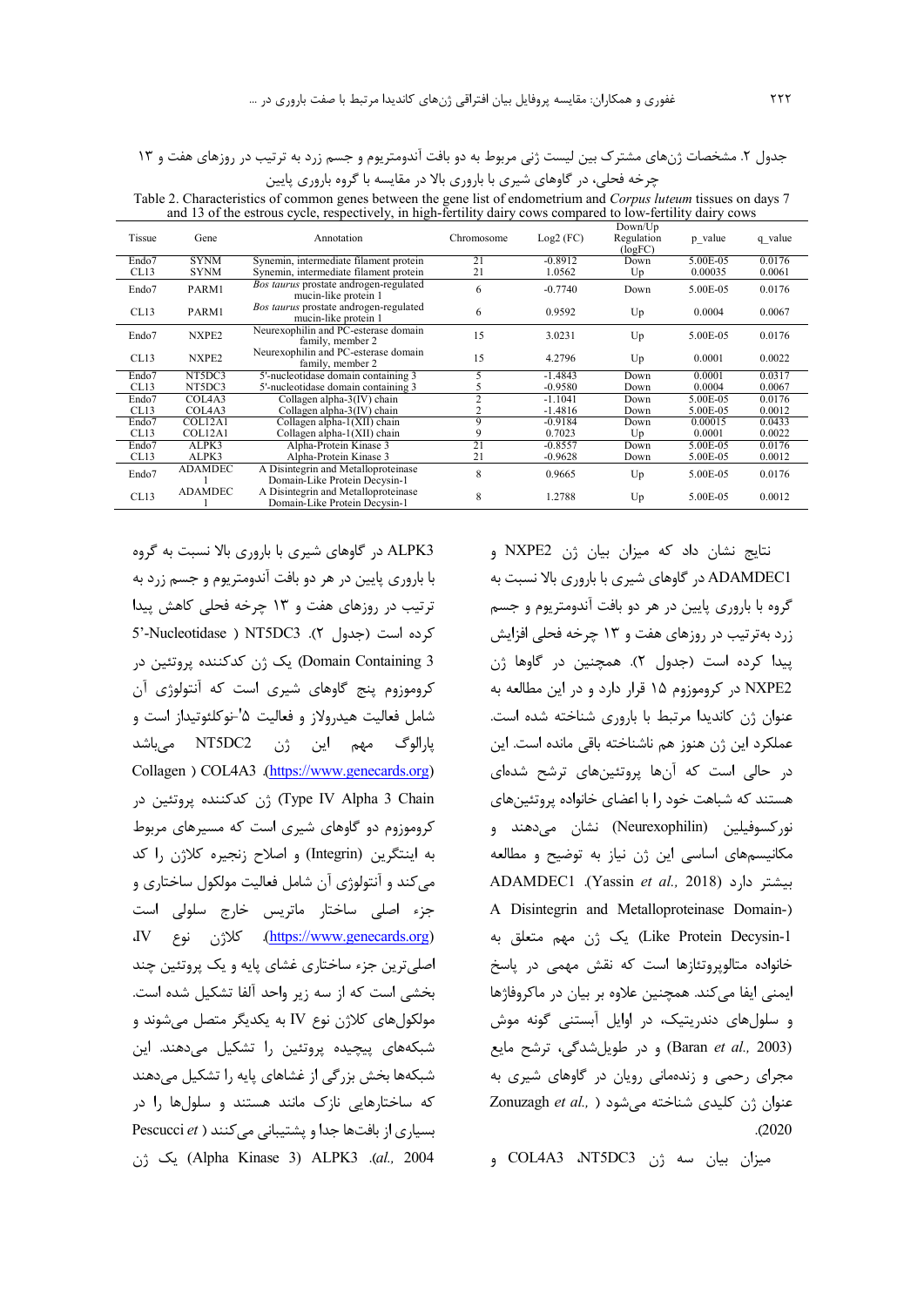كدكننده پروتئين است كه عملكرد آن شامل فعاليت ترانسفراز، انتقال گروههای حاوی فسفر و فعالیت پروتئین سرين/ترئونين است. پارالوگ مهم اين ژن HMCN1 است که در معماری اتصالات سلولهای ایی تلیال دارای نقش میباشد. گزارش شده است که این ژن در انواع زیادی از فرآیندهای سلولی مانند ترجمه پروتئین، هموستاز +Mg2 حمل و نقل درون سلولي، مهاجرت سلولي، چسبندگي و تکثير نيز نقش دارد و به عنوان یکی از ژنهای کلیدی در فرآیند تولیدمثل گوسفندان Hernández-Montiel et al., ) نيز معرفى شده است  $. (2020)$ 

ميزان بيان سه ژن PARM1 .SYNM و COL12A1 در گاوهای شیرده با باروری بالا نسبت به گروه باروری پایین برای بافت آندومتریوم در روز هفت چرخه فحلی کاهش و برای بافت جسم زرد در روز ١٣ چرخه فحلي افزايش پيدا كرده است (جدول ٢). پروتئين رمزگذاری شده توسط ژن Synemin) SYNM) یکی از اعضای خانواده فیلامنت میانی (IF) است. از جمله مسیرهای مرتبط با آن، میتوان به سلولهای عصبی در زمينه اصلاح اسكلت سلولى و همچنين فعاليت اصلاح ساختاری عضله و ایجاد مقاومت در برابر فشار مکانیکی Granger & Lazarides, 1980; García-) اشاره کرد

Pelagio et al., 2015). یکی از ژنهایی که همزمان با فعال شدن ژنوم جنینی در گاو بیان شده است، ژن Prostate Androgen-Regulated Mucin-) PARM1 Like Protein 1) است و ممكن است نقش مهمى در رشد اولیه جنین قبل از لانه گزینی داشته باشد. این ژن برای یک گلیکوپروتئین غشایی نوع ۱ موسین رمزگذاری میشود که در غشای شبکه آندوپلاسمی (Endoplasmic reticulum) قرار دارد و اولین ژن رمزگذار پروتئین ER است که در تمایز سلولی بلاستوسيست نقش دارد (Zolini et al., 2019). ژن COL12A1 كلاژن نوع XII از زنجيره آلفا كه عضوى از خانواده كلاژن FACIT ( fibril-associated ا کد l, (collagens with interrupted triple helices می کند. از جمله مسیرهای مربوط به آن می توان به مسير اينتگرين (Integrin) و اصلاح زنجيره كلاژن اشاره کرد. آنتولوژی این ژن شامل اصلاح ساختاری ماتریس خارج سلولی است که مقاومت کششی را Connor et al., 2008; Zou et al., ) ایجاد می کند 2014). با مقايسه دو ليست ژنى مربوط به دو بافت آندومتریوم و جسم زرد در روز ۱۳ چرخه فحلی در گاوهای شیری نیز ۹ ژن به صورت مشترک شناسایی شدند (جدول ۳).

جدول ۳. مشخصات ژنهای مشترک بین لیست ژنی مربوط به دو بافت آندومتریوم و جسم زرد در روز ۱۳ چرخه فحلی، در گاوهای شیری با باروری بالا در مقایسه با گروه با باروری پایین

| Table 3. Characteristics of common genes between the gene list of endometrium and Corpus luteum tissues on day 13 |
|-------------------------------------------------------------------------------------------------------------------|
| of the estrous cycle, in high-fertility dairy cows compared to low-fertility dairy cows                           |

| Tissue | Gene           | Annotation                                                        | Chromosome     | $Log2$ (FC) | Down/Up<br>Regulation<br>(logFC) | p value  | q value |
|--------|----------------|-------------------------------------------------------------------|----------------|-------------|----------------------------------|----------|---------|
| Endo13 | SERPINA14      | Uterine Serpins; Belongs to the serpin<br>family. UTMP subfamily  | 21             | $-1.6412$   | Down                             | 5.00E-05 | 0.0196  |
| CL13   | SERPINA14      | Uterine Serpins; Belongs to the serpin<br>family. UTMP subfamily  | 21             | 3.5901      | Up                               | 5.00E-05 | 0.0012  |
| Endo13 | S100A9         | S100 Calcium Binding Protein A9                                   | 3              | 2.3236      | Up                               | 5.00E-05 | 0.0196  |
| CL13   | S100A9         | S100 Calcium Binding Protein A9                                   | 3              | 1.3729      | Up                               | 0.0031   | 0.0324  |
| Endo13 | PI16           | Peptidase inhibitor 16                                            | 23             | 1.7261      | Up                               | 5.00E-05 | 0.0196  |
| CL13   | PI16           | Peptidase inhibitor 16                                            | 23             | 0.8826      | $U_{p}$                          | 5.00E-05 | 0.0012  |
| Endo13 | <b>OAS1X</b>   | Bos taurus 2',5'-oligoadenylate<br>synthetase 1, 40/46kDa (OAS1Z) | 17             | $-1.2593$   | Down                             | 5.00E-05 | 0.0196  |
| CL13   | <b>OAS1X</b>   | Bos taurus 2',5'-oligoadenylate<br>synthetase 1, 40/46kDa (OAS1Z) | 17             | $-1.9272$   | Down                             | 5.00E-05 | 0.0012  |
| Endo13 | <b>MSTN</b>    | Growth/differentiation factor 8                                   | $\overline{2}$ | 1.2434      | Up                               | 0.0001   | 0.0355  |
| CL13   | <b>MSTN</b>    | Growth/differentiation factor 8                                   |                | 2.2680      | Up                               | 5.00E-05 | 0.0012  |
| Endo13 | MASP1          | Bos taurus mannan-binding lectin<br>serine peptidase 1            |                | 2.0196      | Up                               | 5.00E-05 | 0.0196  |
| CL13   | MASP1          | <i>Bos taurus</i> mannan-binding lectin<br>serine peptidase 1     |                | $-1.0804$   | Down                             | 5.00E-05 | 0.0012  |
| Endo13 | CD83           | Bos taurus CD83 molecule                                          | 23             | $-1.6778$   | Down                             | 5.00E-05 | 0.0196  |
| CL13   | CD83           | Bos taurus CD83 molecule                                          | 23             | 0.7106      | Up                               | 0.0002   | 0.0046  |
| Endo13 | CA2            | Carbonic anhydrase 2                                              | 14             | 1.3947      | Up                               | 0.0001   | 0.0355  |
| CL13   | CA2            | Carbonic anhydrase 2                                              | 14             | 1.2930      | Up                               | 5.00E-05 | 0.0012  |
| Endo13 | C <sub>2</sub> | Complement C2                                                     | 23             | $-1.2997$   | Down                             | 5.00E-05 | 0.0196  |
| CL13   | C <sub>2</sub> | Complement C2                                                     | 23             | 1.2235      | $U_{p}$                          | 0.0002   | 0.0046  |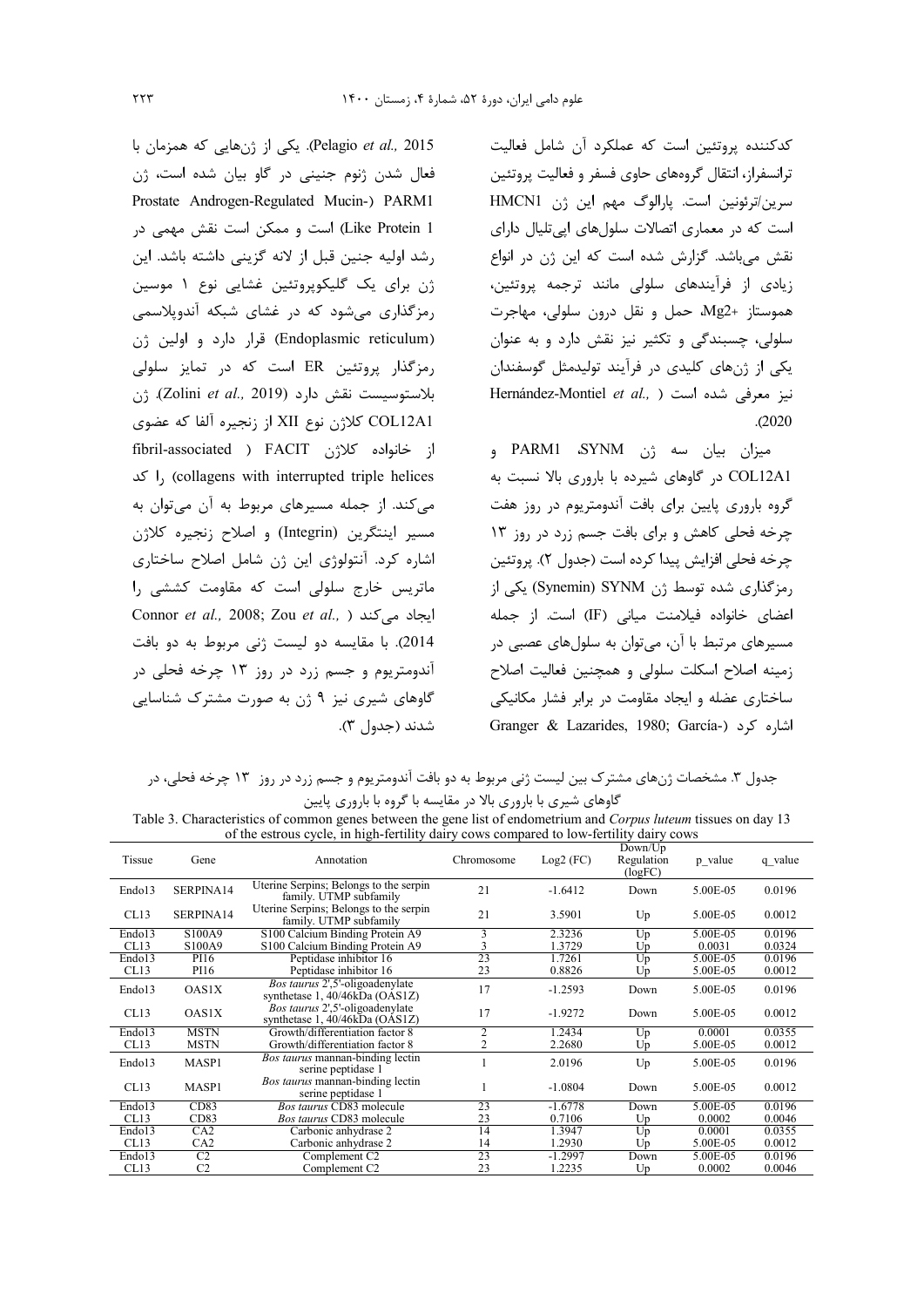مقایسه دو فهرست ژنی بافتهای آندومتریوم و جسم زرد در روز ۱۳ چرخه فحلی نشان داد که میزان بيان چهار ژن MSTN ،PI16 ،S100A9 و CA2 در گاوهای شیرده با باروری بالا نسبت به گروه با باروری پایین در هر دو بافت افزایش پیدا کرده است (جدول °C, S100 Calcium Binding Protein ) S100A9 (\*. A9) به عنوان كالگرانولين B نيز شناخته مي شود و در سلولهای ایمنی بدن از جمله نوتروفیل، مونوسیت و سلولهای دندریتیک بیان میشود. این ژن همچنین میتواند پاسخهای التهابی را فعال کرده و آپوپتوز را در انواع مختلف سلولها تنظيم كند. دوز بيش از حد S100A9 با ايجاد التهاب و اختلال در عملكرد بافت، ممکن است اثر سوئی بر دستگاه تولیدمثل داشته باشد Peptidase ) PI16 (Funeshima et al., 2020) Inhibitor 16) یک ژن کدکننده پروتئین است که آنتولوژی آن شامل فعالیت بازدارنده پپتیداز است و ممکن است رشد قلب را مهار کند. این ژن از زیرخانواده CAP (پروتئینهای ترشحی غنی از سیستئین، آنتی ژن ۵ و پروتئین مرتبط با پاتوژنز ۱) می باشد که در تولیدمثل، سرطان و سیستم ایمنی MSTN (Gibbs *et al.,* 2008). ژن MSTN (Myostatin) یک لیگاند ترشح شده از خانواده -TGF beta (تبدیل کننده فاکتور رشد بتا) از پروتئینها را رمزگذاری میکند. لیگاندهای این خانواده گیرندههای مختلف TGF-beta را متصل می کنند و منجر به جذب و فعال سازی عوامل رونویسی خانواده SMAD می شود که بیان ژن را تنظیم میکنند. این پروتئین به طور منفی تکثیر و تمایز سلولهای عضلانی اسکلتی را تنظیم میکند. جهش در این ژن با افزایش توده عضلانی اسکلتی در انسان و سایر پستانداران به ویژه گاوها ارتباط دارد. همچنین ژن MSTN (میوستاتین) به عنوان عامل اصلی بروز فنوتیپ ماهیچه مضاعف در گاو شناسایی شده است (Fiems, 2012). پروتئین رمزگذاری شده توسط ژن CA2 ( Carbonic Anhydrase 2)، یکی از چندین ایزوزیم کربنیک .<br>آنیدراز است که هیدراتاسیون برگشتپذیر دی|کسیدکربن را کاتالیز میکند. آنیدرازهای کربنیک (EC 4.2.1.1) آنزیمهای حاوی روی متعلق به خانواده

لیازها هستند و در درجه اول مسئول کاتالیز هیدراتاسیون برگشتپذیر دیاکسیدکربن برای تشکیل یونهای بیکربنات (-HCO3) و هیدروژن (H+) هستند (https://www.genecards.org). گزارش شده است که آنیدراز کربنیک در دستگاه تولیدمثلی پستانداران ماده به ویژه در بافتهای آندومتریوم رحم، بافت جفت و لولههای فالوپ به عنوان مکان اصلی فعالیت آنیدراز کربنیک در مراحل اولیه آبستنی افزايش مي يابد (Lutwak-Mann, 1995).

میزان بیان ژن OAS1X در گاوهای شیری با باروری بالا نسبت به گروه با باروری پایین در هر دو بافت كاهش پيدا كرده است (جدول ٣). ژن OAS1X (2'-5'-Oligoadenylate Synthetase 1) یک ژن کدکننده پروتئین است که از جمله مسیرهای مرتبط با آن مے توان به مسیر سیگنالینگ پرولاکتین و سیگنالینگ گاما اینترفرون اشاره کرد. همچنین در اتصال RNA وفعاليت ترانسفراز نقش دارد و گزارش شده است که ممکن است برای تنظیم پاسخ ایمنی طحال مادر در اوایل بارداری در گوسفندان مفید باشد (Wang et al., 2019).

ميزان بيان سه ژن CD83 ،SERPINA14 و C2 در گاوهای شیری با باروری بالا نسبت به گروه با باروری پایین برای بافت آندومتریوم در روز ۱۳ چرخه فحلی کاهش و برای بافت جسم زرد در روز ۱۳ چرخه فحلي افزايش پيدا كرده است (جدول ٣). سرپينهاي رحمی یا SERPINA14، پروتئینهایی هستند که در مقادیر زیادی توسط اپیتلیوم آندومتر در دوران بارداری ترشح میشوند. این ژن در گروه محدودی از پستانداران مانند نشخواركنندگان و اسبها وجود دارد و نقش مهمی در بارداری دارد. ژن SERPINA14 ممکن است عملکرد ایمنی بدن در گوسفندان را CD83 (Padua & Hansen, 2010). ژن CD83 (CD83 Molecule) کدکننده پروتئینی است که در مسیرهای مربوط به سلولهای بنیادی خونساز و مسیر سیگنالینگ گیرندههای سلول T نقش دارند. همچنین ممکن است نقش مهمی در ارائه آنتیژن یا فعل و انفعالات سلولی که به دنبال فعالشدن (Otto et al., نفوسيتها ايجاد مي شود، داشته باشد)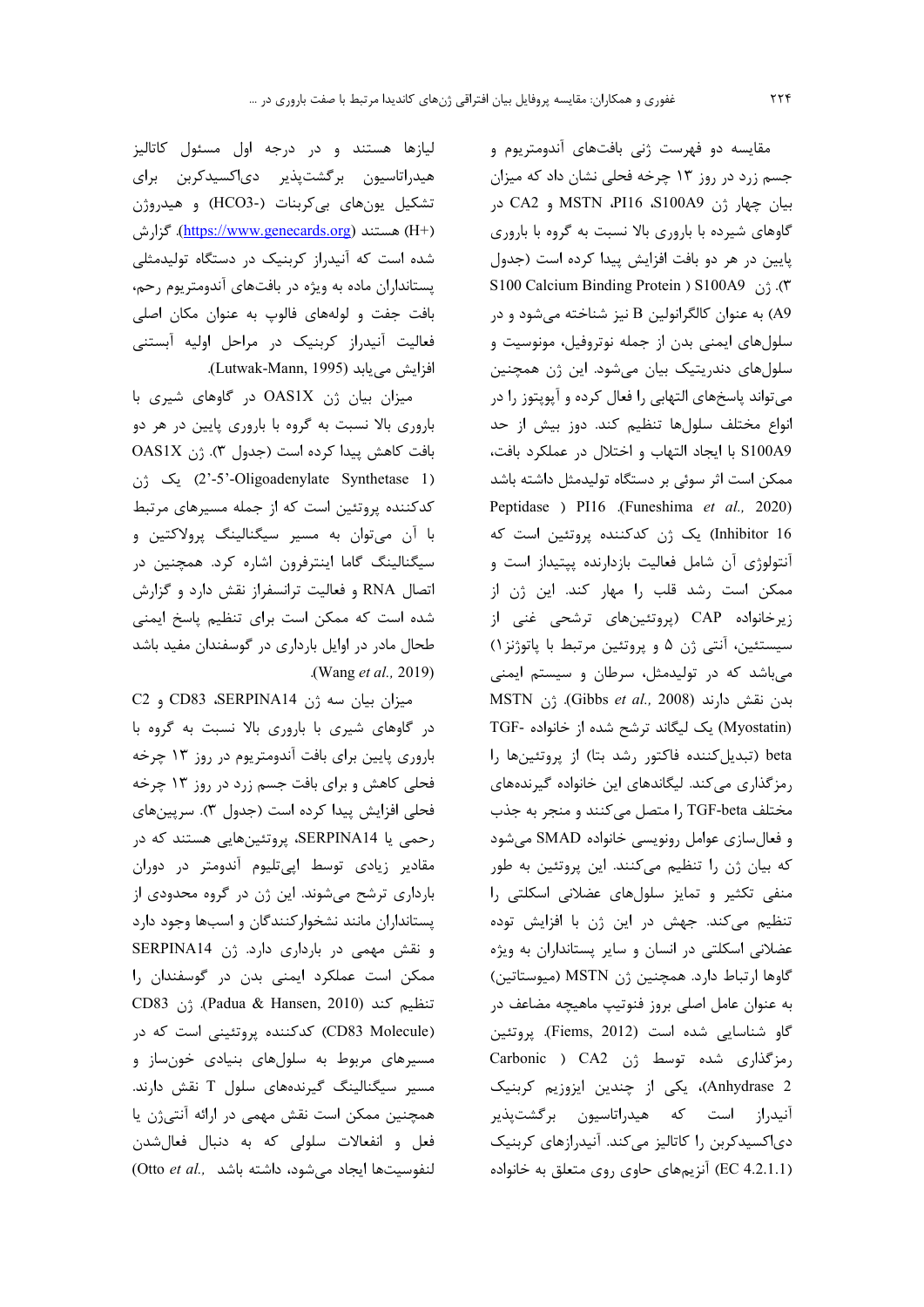(Complement C2) C2 .2018) نیز یک ژن کدکننده پروتئین است که از جمله مسیرهای مرتبط با آن می توان به پاسخ ایمنی مسیر مکمل ناشی از لکتین و سیستم ایمنی ذاتی اشاره کرد. همچنین آنتولوژی این ژن شامل فعالیت اندوپپتیداز نوع سرین است ( Cerri  $. (et al., 201)$ 

Mannan Binding ) MASP1 (ن Mannan Binding Lectin Serine Peptidase 1) در گاوهای شیری با باروری بالا نسبت گروه باروری پایین برای بافت آندومتریوم در روز ۱۳ چرخه فحلی افزایش و برای بافت جسم زرد در روز ١٣ چرخه فحلي كاهش پيدا کرده است (جدول ٣). از جمله مسیرهای مربوط به این ژن، پاسخ ایمنی مسیر مکمل ناشی از لکتین و اتصال و جذب لیگاند توسط گیرندههای ناخالص است. حاشیهنویسی مربوط به این ژن شامل اتصال یون کلسیم و فعالیت اندوپیتیداز نوع سرین است. گزارش شده است که MASP1 می تواند در برنامه تولیدمثل برای بهبود عملکرد تولید گاوهای هلشتاین چینی اجرا شود (Zhang et al., 2019).

با مقايسه سه ليست ژنى مربوط به دو بافت آندومتریوم در روزهای هفت و ۱۳ چرخه فحلی و جسم زرد در روز ۱۳ چرخه فحلی در گاوهای شیری سه ژن SAA3، JSP.1 و C5 به صورت مشترک شناسایی شدند (جدول ۴).

میزان بیان ژن SAA3 در گاوهای شیرده با باروری بالا نسبت به گروه با باروری پایین در هر دو بافت آندومتریوم در روزهای هفت و ۱۳ چرخه فحلی و جسم زرد در روز ۱۳ چرخه فحلی افزایش پیدا کرده

است (جدول ۴). Serum Amyloid A3) SAA3) یک ژن کدکننده پروتئین است. اگرچه ایزوفرمهای یک تا چهار ژن SAA در گاو شناسایی شدهاند، عملکردهای بیولوژیکی آنها کاملاً شناخته نشده است. در گزارشی نشان داده شده است که د<sub>ر</sub> گاوها، SAA3 نقش ایمونولوژیک در برابر عفونت باکتریایی در بافتهای اپیتلیال، از جمله روده کوچک، غده پستانی، ریه و رحم دارد، همچنین بیان آن ممکن است یک یاسخ Murata et al., ) اوليه از سيستم ايمنى ذاتى باشد  $. (2020)$ 

میزان بیان ژن JSP.1 در گاوهای شیری با باروری بالا نسبت به گروه با باروری پایین در هر دو بافت آندومتریوم در روزهای هفت و ۱۳ چرخه فحلی و جسم زرد در روز ۱۳ چرخه فحلی کاهش پیدا کرده است (جدول ۴). ژن MHC Class I JSP.1) JSP.1 متعلق به کلاس I است که تقریباً گلیکوپروتئینهای بیان شده در تمام سلولهای هسته را رمزگذاری می کند و به وسیله سایر سلولهای سیستم ایمنی توانایی از بین بردن سلولهایی را دارد که آنتیژنهای Fonseca et al., ) خاصی را در بدن نشان میدهند 2020). همچنین گزارش شده است که پس از بارداری بیشترین میزان بیان برای JSP.1 بوده است .(Mansouri-Attia et al., 2009)

همچنین میزان بیان ژن C5 در گاوهای شیری با باروری بالا نسبت به گروه با باروری پایین در بافت آندومتریوم در روز هفت چرخه فحلی کاهش و در بافت آندومتریوم و جسم زرد در روز ۱۳ چرخه فحلی افزايش ييدا كرده است (جدول ۴).

جدول ۴. مشخصات ژنهای مشترک بین لیست ژنی مربوط به دو بافت آندومتریوم در روزهای هفت و ۱۳ چرخه فحلی و جسم زرد در روز ۱۳ چرخه فحلی، در گاوهای شیری با باروری بالا در مقایسه گروه با باروری پایین

Table 4. Characteristics of common genes between the gene list of endometrial tissues on days 7 and 13 of the estrous cycle and Corpus luteum on day 13 of the estrous cycle in high-fertility dairy cows compared to low-fertility dairy cows

| Tissue  | Gene           | Annotation                         | Chromosome | Log2      | Down/Up Regulation | p value  | q value |
|---------|----------------|------------------------------------|------------|-----------|--------------------|----------|---------|
|         |                |                                    |            | (FC)      | (logFC)            |          |         |
| Endo 7  | SAA3           | Serum amyloid A3 protein           | 29         | 1.2942    | Up                 | 5.00E-05 | 0.0176  |
| CL13    | SAA3           | Serum amyloid A3 protein           | 29         | 2.5438    | Up                 | 5.00E-05 | 0.0012  |
| Endo 13 | SAA3           | Serum amyloid A3 protein           | 29         | 1.5153    | Up                 | 5.00E-05 | 0.0196  |
| Endo 7  | JSP.1          | <b>Bos taurus MHC Class LISP.1</b> | 23         | $-0.9428$ | Down               | 5.00E-05 | 0.0176  |
| CL13    | JSP.1          | <i>Bos taurus</i> MHC Class LJSP.1 | 23         | $-0.9603$ | Down               | 0.0001   | 0.0030  |
| Endo 13 | JSP.1          | Bos taurus MHC Class I JSP.1       | 23         | $-1.5950$ | Down               | 5.00E-05 | 0.0196  |
| Endo 7  | C <sub>5</sub> | Complement C5                      | 8          | $-1.8153$ | Down               | 5.00E-05 | 0.0176  |
| CL13    | C <sub>5</sub> | Complement C5                      | 8          | 1.6559    | Up                 | 0.0011   | 0.0156  |
| Endo 13 | C <sub>5</sub> | Complement C5                      | 8          | 2.1418    | Up                 | 5.00E-05 | 0.0196  |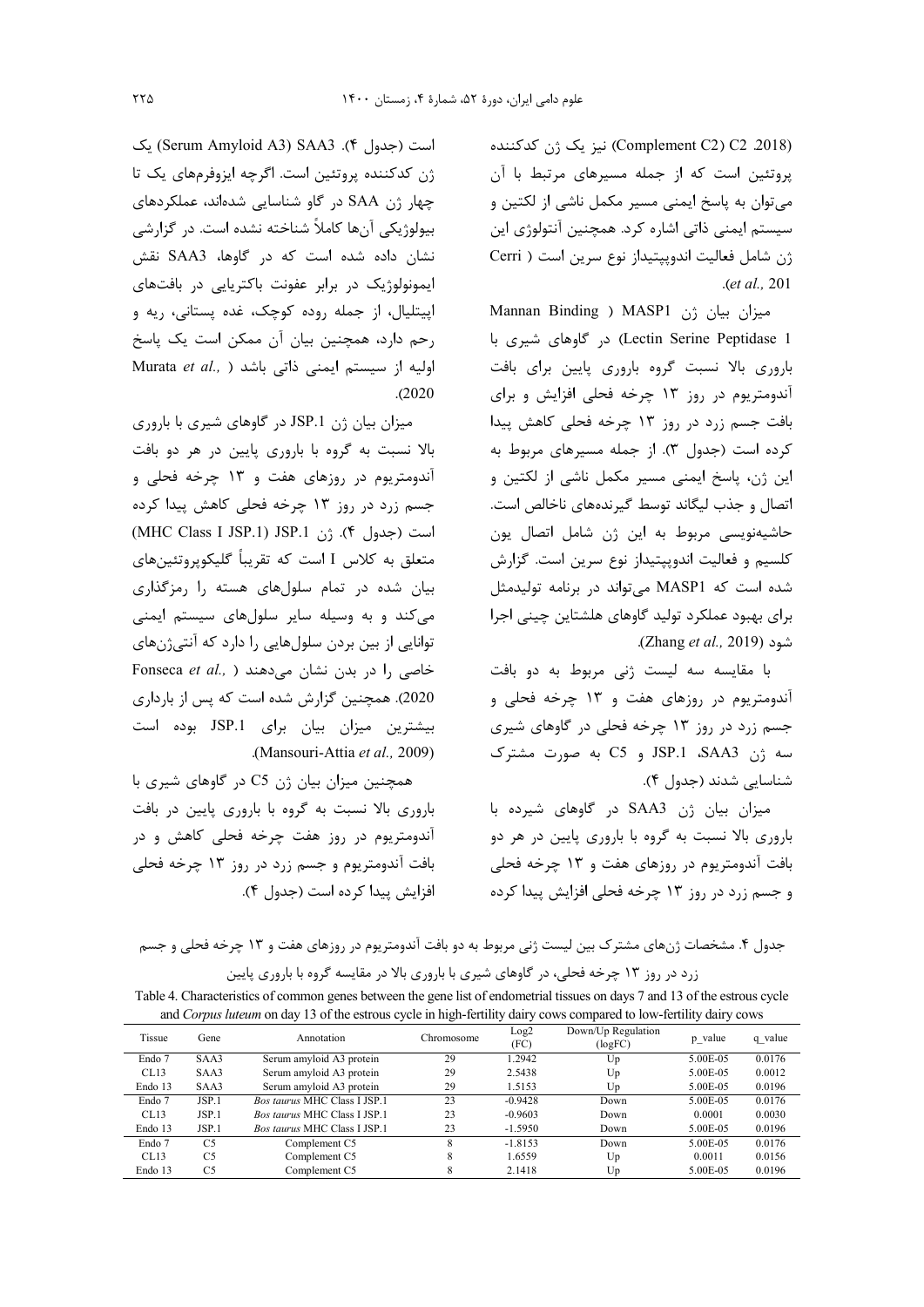ژن Complement C5) C5)، یک ژن کدکننده یروتئین است که از جمله مسیرهای مرتبط با آن میتوان به پاسخ ایمنی مسیر مکمل ناشی از لکتین و مسیر سیگنالینگ توسط GPCR اشاره کرد. حاشیهنویسی آن نیز شامل اتصال به گیرندههای سیگنالینگ و فعالیت بازدارنده اندوپپتیداز است (https://www.genecards.org). برخی از نتایج نشان می دهند که بسیاری از فاکتورها در سیستم مکمل (از جمله اجزاي مكمل C3 C3 C3 C3 c7 وC8 C7 و C9 و همچنین فاکتور مکمل B و فاکتور H) در استرس حرارتی در خون تنظیم میشوند ..(Min et al (2016. سیستم مکمل بخشی از سیستم ایمنی بدن است که علاوه بر تقویت پاسخهای ایمنی سازگار، نقشی اساسی در ایمنی ذاتی ایفا میکند و خط اصلی دفاع در برابر عفونت است (Carroll, 2008).

در مجموع استفاده از اطلاعات پایگاههای دادههای مختلف به ویژه دادههای RNA-Seq، روشی مناسب و قابل اتکا برای ارزیابی تفاوت بیان ژنهای مختلف و کلیدی در بافتهای متفاوت از جمله آندومتریوم و جسم زرد در گاوهای شیری هلشتاین است. آنزیمها و هورمونهای مرتبط (شناسایی شده) با باروری در یستانداران به ویژه در اوایل لانهگزینی و آبستنی می توانند بر روی مسیرهای مختلف متابولیکی و سیگنالینگ و همچنین سیستم ایمنی بدن کنترل و نقش بسزایی داشته باشند. ژنهای کدشده در شبکهها

و فرآیندهای زیستی مشابه می توانند از ژنهای مورد هدف در این مطالعه باشند.

### نتىجەگىرى كلى

آنالیز بیان ژن افتراقی در بافت آندومتریوم در روزهای هفت و ١٣ چرخه فحلي و جسم زرد در روز ١٣ چرخه فحلی در دو دسته از گاوهای شیری هلشتاین با باروري بالا و گروه با باروري پايين، ۱۴۶۶ ژن شناسایی شد که <sub>ژن</sub>های مشترک شناسایی شده د<sub>ر</sub> میان بافتهای آندومتریوم و جسم زرد در مسیرهای مختلف متابولیکی و سیگنالینگ مرتبط با باروری مانند سیستم حمل و نقل یونهای متعدد، کانالهای ولتاژ دریچهدار و همچنین اسکلت سلولی دخالت دارند. ژنهای دستهبندی شده در بین گونههای مختلف یکسان و مشترک هستند. به طور کلی نتایج حاكي از شناسايي ٢٠ ژن مشترك مرتبط با التهاب، عملکرد سیستم ایمنی بدن و همچنین اکتین و اجزای اصلی ساختار ماتریس سلولی است که می توانند در افزایش درک ما نسبت به نقش عملکردی دو بافت آندومتریوم و جسم زرد در عملکرد تولیدمثلی و همچنین معماری ژنتیکی مؤثر بر صفت باروری در یستانداران مفید بوده و شواهد مولکولی و محکمی جهت ارتباط بين ميزان بيان ژن در محيط رحم و بهبود ژنتیکی برای صفت باروری در گاوهای شیری را ا، ائه دهند.

## **REFERENCES**

- Andrews, S. (2010). FastOC: a quality control tool for high throughput sequence data. Available  $\mathbf{1}$ online at: http://www.bioinformatics.babraham.ac.uk/projects/fastqc
- Bahrami, A., Miraie-Ashtiani, S.R., Sadeghi, M. & Najafi, A. (2017). Transcriptome profiling of  $\mathcal{D}$ granulosa cells of bovine ovarian follicles during different stages of folliculogenesis. Iranian Journal of Animal Science, 48(3), 463-471. (In Farsi)
- 3. Berisha, B., Schams, D., Kosmann, M., Amselgruber, W. & Einspanier, R. (2000). Expression and localisation of vascular endothelial growth factor and basic fibroblast growth factor during the final growth of bovine ovarian follicles. Journal of Endocrinology, 167(3), 371-382.
- 4. Berry, D.P., Wall, E. & Pryce, J.E. (2014). Genetics and genomics of reproductive performance in dairy and beef cattle. Animal, 8(s1), 105-121.
- 5. Bisinotto, R.S., Ribeiro, E.S. & Santos, J.E.P. (2014). Synchronisation of ovulation for management of reproduction in dairy cows. Animal, 8(s1), 151-159.
- 6. Blankenberg, D., Gordon, A., Von Kuster, G., Coraor, N., Taylor, J., Nekrutenko, A. & Galaxy Team. (2010). Manipulation of FASTQ data with Galaxy. Bioinformatics, 26(14), 1783-1785.
- 7. Bolger, A.M., Lohse, M. & Usadel, B. (2014). Trimmomatic: a flexible trimmer for Illumina sequence data. Bioinformatics, 30(15), 2114-2120.
- 8. Butler, S.T. (2014). Nutritional management to optimize fertility of dairy cows in pasture-based systems. Animal,  $8(s1)$ , 15-26.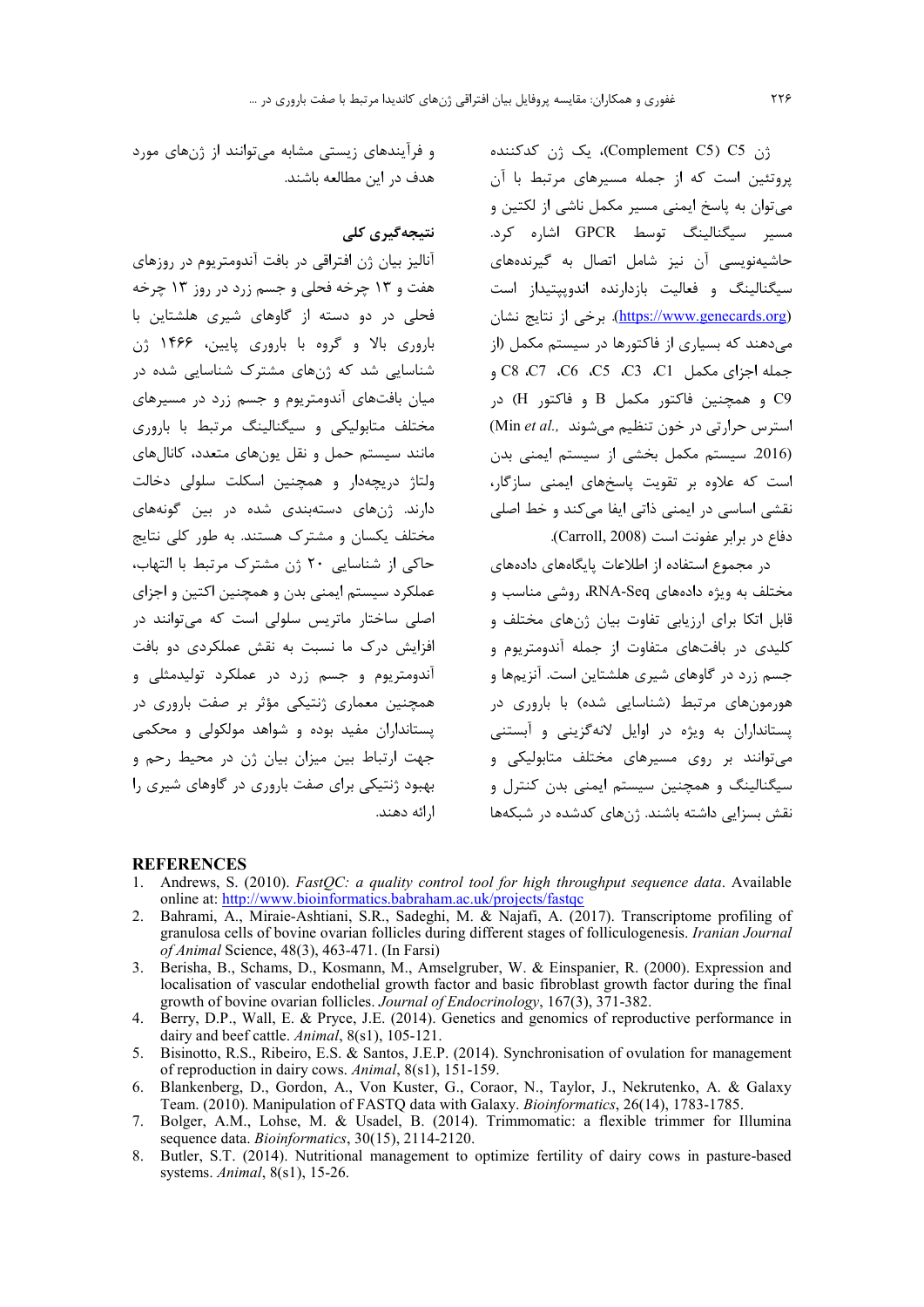- 9. Butler, W.R. (2003). Energy balance relationships with follicular development, ovulation and fertility in postpartum dairy cows. *Livestock Production Science*, 83(2-3), 211-218.
- 10. Carroll, M.C. (2008). Complement and humoral immunity. *Vaccine*, 26, I28-I33.
- 11. Cerri, R.L.A., Thompson, I.M., Kim, I.H., Ealy, A.D., Hansen, P.J., Staples, C.R., Li, J.L., Santos, J.E.P. & Thatcher, W.W. (2012). Effects of lactation and pregnancy on gene expression of endometrium of Holstein cows at day 17 of the estrous cycle or pregnancy. *Journal of Dairy Science*, 95(10), 5657-5675.
- 12. Cochran, S.D., Cole, J.B., Null, D.J. & Hansen, P.J. (2013). Discovery of single nucleotide polymorphisms in candidate genes associated with fertility and production traits in Holstein cattle. *BMC Genetics*, 14(1), 1-23.
- 13. Connor, E.E., Siferd, S., Elsasser, T.H., Evock-Clover, C.M., Van Tassell, C.P., Sonstegard, T.S., Fernandes, V.M. & Capuco, A.V. (2008). Effects of increased milking frequency on gene expression in the bovine mammary gland. *BMC Genomics*, 9(1), 1-14.
- 14. Davis, J.S., Rueda, B.R. & Spanel-Borowski, K. (2003). Microvascular endothelial cells of the *Corpus luteum*. *Reproductive Biology and Endocrinology*, 1(1), 1-15.
- 15. De Vries, A. (2006). Economic value of pregnancy in dairy cattle. *Journal of Dairy Science*, 89(10), 3876-3885.
- 16. Fiems, L.O. (2012). Double muscling in cattle: genes, husbandry, carcasses and meat. *Animals*, 2(3), 472-506.
- 17. Fonseca, L.F.S., dos Santos Silva, D.B., Gimenez, D.F.J., Baldi, F., Ferro, J.A., Chardulo, L.A.L. & de Albuquerque, L.G. (2020). Gene expression profiling and identification of hub genes in Nellore cattle with different marbling score levels. *Genomics*, 112(1), 873-879.
- 18. Forde, N., Simintiras, C.A., Sturmey, R., Mamo, S., Kelly, A.K., Spencer, T.E., Bazer, F.W. & Lonergan, P. (2014). Amino acids in the uterine luminal fluid reflects the temporal changes in transporter expression in the endometrium and conceptus during early pregnancy in cattle. *PLoS One*, 9(6), e100010.
- 19. Funeshima, N., Tanikawa, N., Yaginuma, H., Watanabe, H., Iwata, H., Kuwayama, T., Hamano, S. & Shirasuna, K. (2020). Adverse reproductive effects of S100A9 on bovine sperm and early embryonic development in vitro. *Plos One*, 15(1), e0227885.
- 20. García-Pelagio, K.P., Muriel, J., O'Neill, A., Desmond, P.F., Lovering, R.M., Lund, L., Bond, M. & Bloch, R.J. (2015). Myopathic changes in murine skeletal muscle lacking synemin. *American Journal of Physiology-Cell Physiology*, 308(6), C448-C462.
- 21. Gecaj, R.M., Schanzenbach, C.I., Kirchner, B., Pfaffl, M.W., Riedmaier, I., Tweedie-Cullen, R.Y. & Berisha, B. (2017). The dynamics of microRNA transcriptome in bovine corpus luteum during its formation, function, and regression. *Frontiers in Genetics*, 8, 213.
- 22. Ghafouri, F., Sadeghi, M., Bahrami, A. & Miraei Ashtiani, S.R. (2020). Identification of genes affecting the amount of abdominal fat in broiler chickens using microarray and RNA sequencing data. *Iranian Journal of Animal Science*, 50(4), 259-269. (In Farsi)
- 23. Gibbs, G.M., Roelants, K. & O'bryan, M.K. (2008). The CAP superfamily: cysteine-rich secretory proteins, antigen 5, and pathogenesis-related 1 proteins—roles in reproduction, cancer, and immune defense. *Endocrine Reviews*, 29(7), 865-897.
- 24. Granger, B.L. & Lazarides, E. (1980). Synemin: a new high molecular weight protein associated with desmin and vimentin filaments in muscle. *Cell*, 22(3), 727-738.
- 25. Hernández-Montiel, W., Martínez-Núñez, M.A., Ramón-Ugalde, J.P., Román-Ponce, S.I., Calderón-Chagoya, R. & Zamora-Bustillos, R. (2020). Genome-wide association study reveals candidate genes for litter size traits in Pelibuey sheep. *Animals*, 10(3), 434.
- 26. Höglund, J.K., Sahana, G., Guldbrandtsen, B. & Lund, M.S. (2014). Validation of associations for female fertility traits in Nordic Holstein, Nordic Red and Jersey dairy cattle. *BMC Genetics*, 15(1), 1-7.
- 27. Kadri, N.K., Sahana, G., Charlier, C., Iso-Touru, T., Guldbrandtsen, B., Karim, L., Nielsen, U.S., Panitz, F., Aamand, G.P., Schulman, N. & Georges, M. (2014). A 660-Kb deletion with antagonistic effects on fertility and milk production segregates at high frequency in Nordic Red cattle: additional evidence for the common occurrence of balancing selection in livestock. *PLoS Genet*, 10(1), e1004049.
- 28. Khatkar, M.S., Randhawa, I.A.S. & Raadsma, H.W. (2014). Meta-assembly of genomic regions and variants associated with female reproductive efficiency in cattle. *Livestock Science*, 166, 144-157.
- 29. Kim, D., Pertea, G., Trapnell, C., Pimentel, H., Kelley, R. & Salzberg, S.L. (2013). TopHat2: accurate alignment of transcriptomes in the presence of insertions, deletions and gene fusions. *Genome Biology*, 14(4), 1-13.
- 30. Locatelli, Y., Forde, N., Blum, H., Graf, A., Piégu, B., Mermillod, P., Wolf, E., Lonergan, P. & Saint-Dizier, M. (2019). Relative effects of location relative to the corpus luteum and lactation on the transcriptome of the bovine oviduct epithelium. *BMC Genomics*, 20(1), 1-13.
- 31. Lucy, M.C. (2001). Reproductive loss in high-producing dairy cattle: where will it end?. *Journal of Dairy Science*, 84(6), 1277-1293.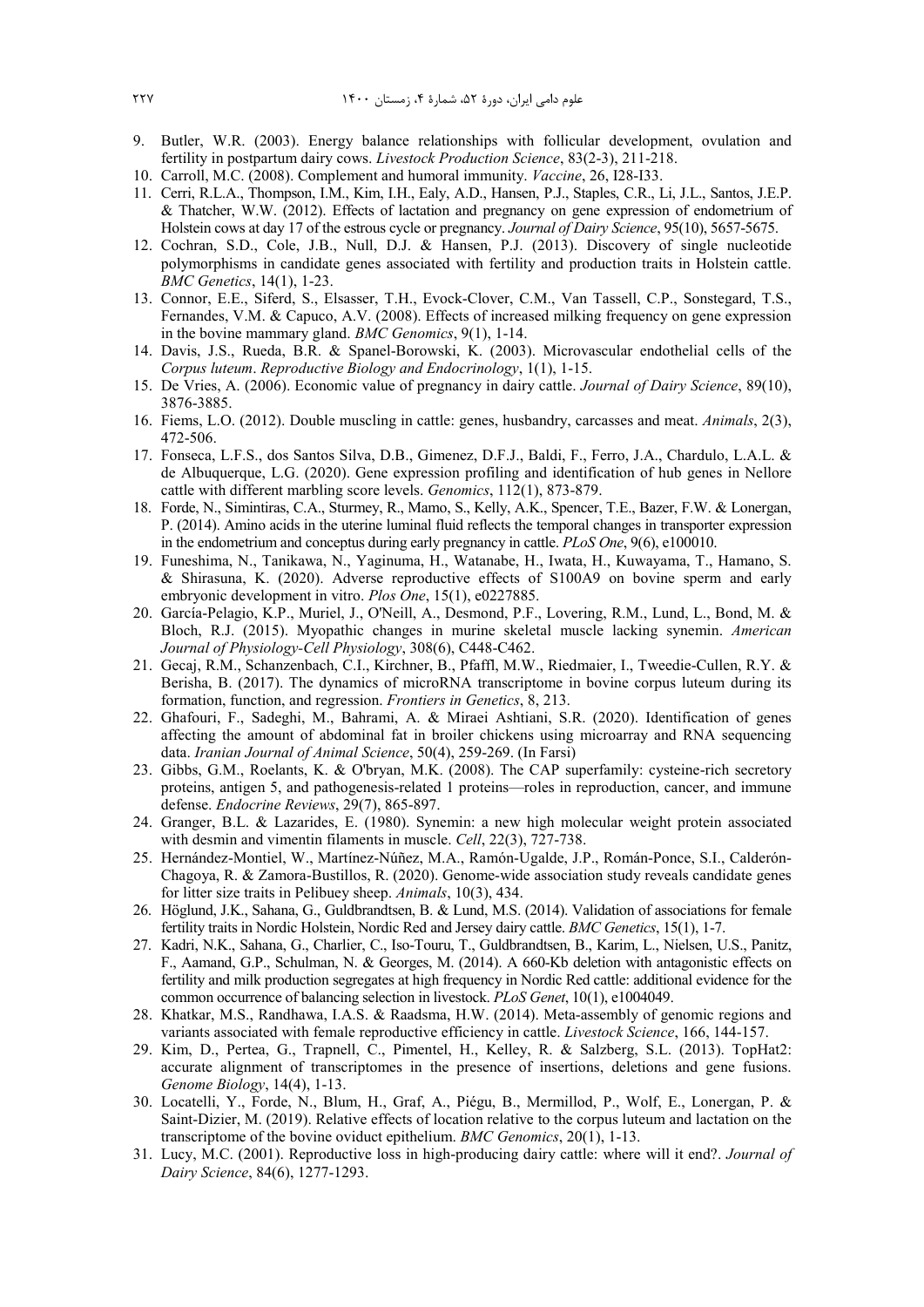- 32. Lutwak-Mann, CE. (1955). Carbonic anhydrase in the female reproductive tract. Occurrence, distribution and hormonal dependence. Journal of Endocrinology, 13(1), 26-38.
- 33. Mansouri-Attia, N., Aubert, J., Reinaud, P., Giraud-Delville, C., Taghouti, G., Galio, L., Everts, R.E., Degrelle, S., Richard, C., Hue, I. & Yang, X. (2009). Gene expression profiles of bovine caruncular and intercaruncular endometrium at implantation. *Physiological Genomics*, 39(1), 14-27.
- 34. Min, L., Cheng, J., Zhao, S., Tian, H., Zhang, Y., Li, S., Yang, H., Zheng, N. & Wang, J. (2016). Plasma-based proteomics reveals immune response, complement and coagulation cascades pathway shifts in heat-stressed lactating dairy cows. Journal of Proteomics, 146, 99-108.
- 35. Mondal, S. & Prakash, B.S. (2002). Comparison of luteal function between cows and buffaloes during estrous cycle. Indian Journal of Dairy Science, 55(3), 142-144.
- 36. Moore, S.G., Pryce, J.E., Hayes, B.J., Chamberlain, A.J., Kemper, K.E., Berry, D.P., McCabe, M., Cormican, P., Lonergan, P., Fair, T. & Butler, S.T. (2016). Differentially expressed genes in endometrium and corpus luteum of Holstein cows selected for high and low fertility are enriched for sequence variants associated with fertility. *Biology of Reproduction*, 94(1), 19-1.
- 37. Moran, B., Butler, S.T., Moore, S.G., MacHugh, D.E. & Creevey, C.J. (2017). Differential gene expression in the endometrium reveals cytoskeletal and immunological genes in lactating dairy cows genetically divergent for fertility traits. Reproduction, Fertility and Development, 29(2), 274-282.
- 38. Murata, E., Kozaki, S., Murakami, T., Shimizu, K., Okada, A., Ishiguro, N. & Inoshima, Y. (2020). Differential expression of serum amyloid A1 and A3 in bovine epithelia. Journal of Veterinary Medical Science, 19-0473.
- 39. Neuvians, T.P., Berisha, B. & Schams, D. (2004). Vascular endothelial growth factor (VEGF) and fibroblast growth factor (FGF) expression during induced luteolysis in the bovine corpus luteum. Molecular Reproduction and Development: Incorporating Gamete Research, 67(4), 389-395.
- 40. Otto, P.I., Guimarães, S.E., Verardo, L.L., Azevedo, A.L.S., Vandenplas, J., Soares, A.C., Sevillano, C.A., Veroneze, R., Maria de Fatima, A.P., de Freitas, C. & Prata, M.C.A. (2018). Genome-wide association studies for tick resistance in *Bos taurus*  $\times$  *Bos indicus* crossbred cattle: A deeper look into this intricate mechanism. Journal of Dairy Science, 101(12), 11020-11032.
- 41. Padua, M.B. & Hansen, P.J. (2010). Evolution and function of the uterine serpins (SERPINA14). American Journal of Reproductive Immunology, 64(4), 265-274.
- 42. Pescucci, C., Mari, F., Longo, I., Vogiatzi, P., Caselli, R., Scala, E., Abaterusso, C., Gusmano, R., Seri, M., Miglietti, N. & Bresin, E. (2004). Autosomal-dominant Alport syndrome: natural history of a disease due to COL4A3 or COL4A4 gene. Kidney International, 65(5), 1598-1603.
- 43. Pritchard, T., Coffey, M., Mrode, R. & Wall, E. (2013). Genetic parameters for production, health, fertility and longevity traits in dairy cows. Animal, 7(1), 34-46.
- 44. Raven, L.A., Cocks, B.G., Goddard, M.E., Pryce, J.E. & Hayes, B.J. (2014). Genetic variants in mammary development, prolactin signalling and involution pathways explain considerable variation in bovine milk production and milk composition. *Genetics Selection Evolution*,  $46(1)$ ,  $1-13$ .
- 45. Robinson, M.D., McCarthy, D.J. & Smyth, G.K. (2010). edgeR: a Bioconductor package for differential expression analysis of digital gene expression data. *Bioinformatics*, 26(1), 139-140.
- 46. Robinson, R.S., Hammond, A.J., Wathes, D.C., Hunter, M.G. & Mann, G.E. (2008). Corpus luteumendometrium-embryo interactions in the dairy cow: underlying mechanisms and clinical relevance. Reproduction in Domestic Animals, 43, 104-112.
- 47. Rodriguez-Martinez, H., Hultgren, J., Båge, R., Bergqvist, A.S., Svenssson, C., Bergsten, C., Lidfors, L., Gunnarsson, S., Algers, B., Emanuelson, U. & Berglund, B. (2008). Reproductive Performance in High-Producing Dairy Cows. R01:R0108. 1-23
- 48. Royal, M., Mann, G.E. & Flint, A.P.F. (2000). Strategies for reversing the trend towards subfertility in dairy cattle. The Veterinary Journal, 160(1), 53-60.
- 49. Sahana, G., Guldbrandtsen, B., Bendixen, C. & Lund, M.S. (2010). Genome-wide association mapping for female fertility traits in Danish and Swedish Holstein cattle. Animal Genetics, 41(6), 579-588.
- 50. Sarkar, M., Schilffarth, S., Schams, D., Meyer, H.H.D. & Berisha, B. (2011). The expression of thrombopoietin and its receptor during different physiological stages in the bovine ovary. Reproduction in Domestic Animals, 46(5), 757-762.
- 51. Sherman, B.T. & Lempicki, R.A. (2009). Systematic and integrative analysis of large gene lists using DAVID bioinformatics resources. Nature Protocols, 4(1), 44.
- 52. Spencer, T.E., Sandra, O. & Wolf, E. (2008). Genes involved in conceptus-endometrial interactions in ruminants: insights from reductionism and thoughts on holistic approaches. Reproduction (Cambridge, England), 135(2), 165-179.
- 53. Sugino, N. & Okuda, K. (2007). Species-related differences in the mechanism of apoptosis during structural luteolysis. Journal of Reproduction and Development, 53(5), 977-986.